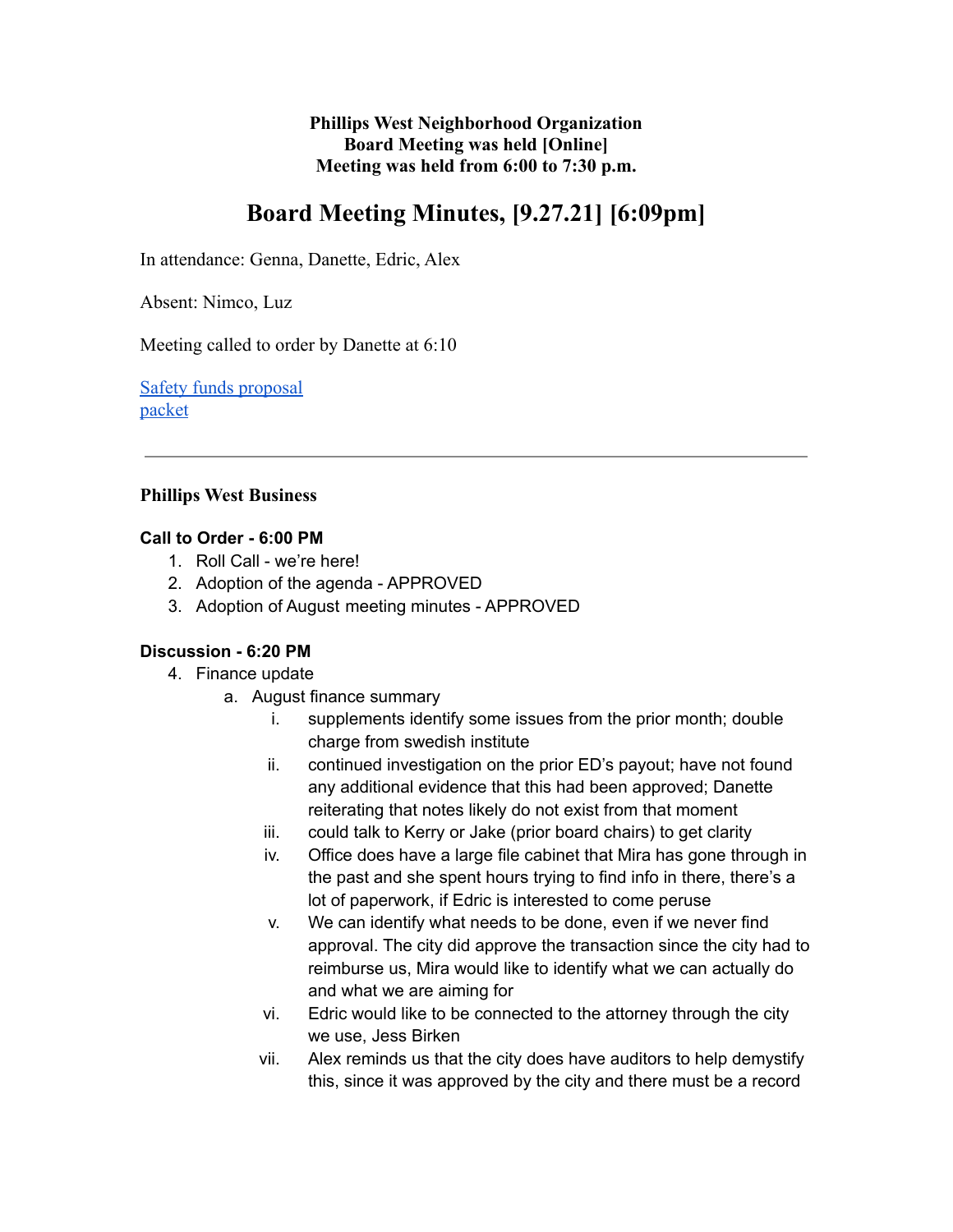somewhere, and highly suggests we do that; let's ensure that something like this doesn't happen again

- b. 2022 budget process
	- i. we're meeting about it! we didn't approve the budget for this year until march 2021, so we are starting earlier this time around
- 5. Operations update
	- a. Neighborhoods 2020 materials
		- i. A few deadlines coming up! A few October 15, a few by the end of the year
		- ii. Included in packet an early draft of an equitable engagement plan, Mira took a stab at a first draft and got feedback from the city and Ariah said it would be fine to submit
		- iii. Mira would like us to vote on it eventually
		- iv. Alex: We got a great score, but could bring up our score on the "timeline" aspect, city said our timeline needs to be more fleshed out
		- v. The score doesn't really matter, but it's great to have the feedback
		- vi. Mira can put in some changes and we can take an e-vote
		- vii. Different versions of the same plan, in narrative form, are also due on October 15 - it's basically 7 narrative questions, mira will also send it out to us and we can take an e-vote on it as well, and it is also fine to submit it and then send in revisions
		- viii. we have a TON of documents to submit by the end of the year and we need to be diligent about approving them and sending them!
		- ix. We will need to have a board strategic funding plan that is the primary one we do not have - Edric is open to supporting on it
		- x. Jess Birken has generated templates for most of them
		- xi. Mira will aim to have drafts by Friday the 8th for us to review by the 13th and submit on the 14th
	- b. Bylaws
		- i. approving them! we have new ones! we probably don't have time to have a holistic approach to bringing this to the next community meeting (and we might want to cancel the community meeting right before the annual meeting) - when do we approach bylaws approval? it might be too much to fit into the annual meeting?
		- ii. Edric: let's wait until after board elections and do it all together
		- iii. Expanding a board would require an approval of our bylaws (doink)
		- iv. Alex: respectfully, let's solidify the bylaws now and thereby making a board retreat orientation onboarding really solid for new members. we'll need a transition plan since Danette is stepping down, onboarding needs to be on point
		- v. Edric: we could have a training manual for onboarding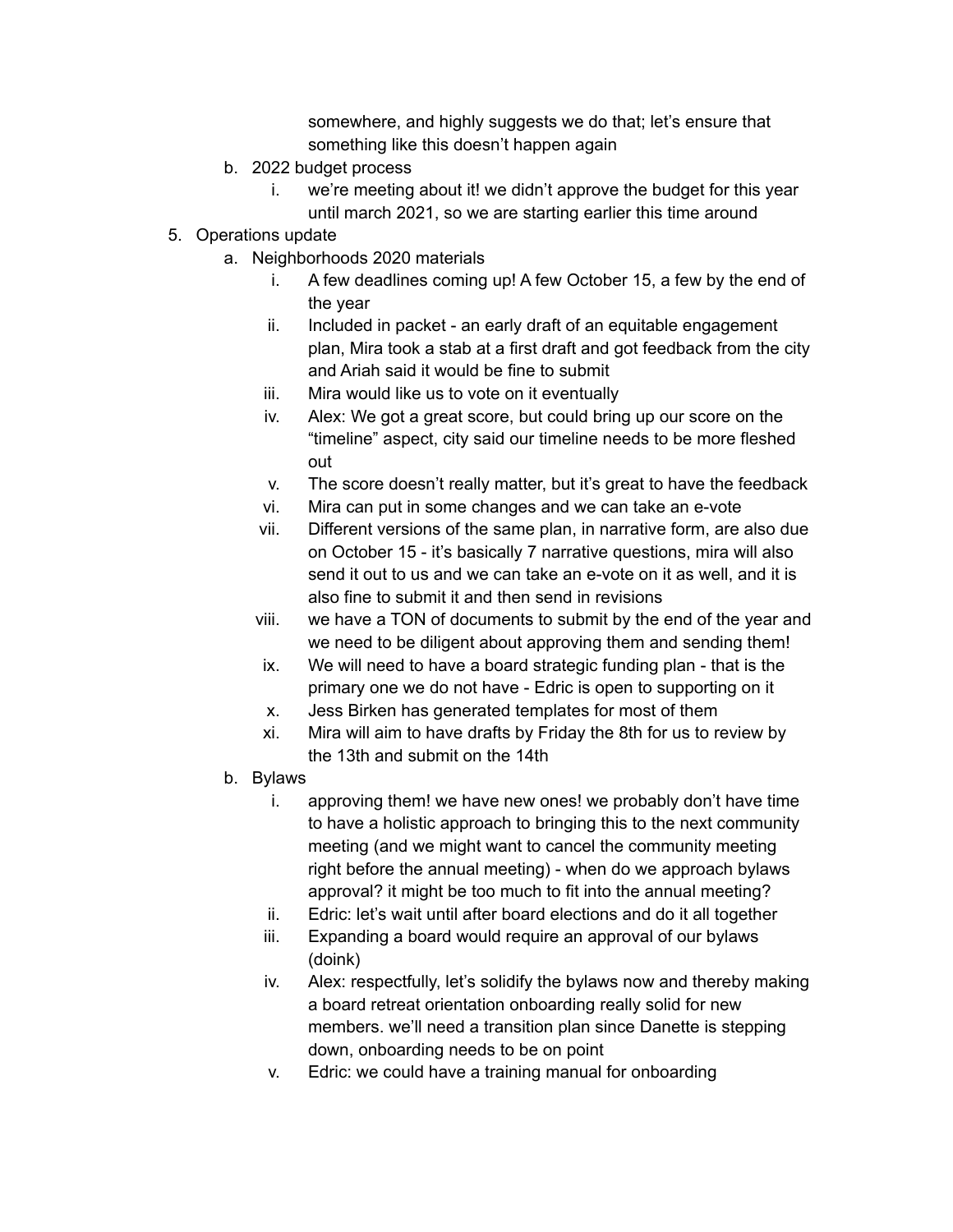- vi. What needs to happen to bring them to a community meeting? It has to happen by community vote, and feels like our community meetings don't have the turnout to have an effective community vote and unless we did a big outreach push for that (could be a reason to have it at the annual meeting?)
- vii. Could just happen either at a November community meeting or at the annual meeting since we are going to do a lot of outreach there
- viii. Mira: we should have a fun annual meeting not a bylaws vote
- ix. Alex: we should not cancel the community meeting, and divide up the bylaws amongst groups and have them be digestible to folks and offer discussion time
- x. Mira: The thing that's really pressing to have passed by the annual meeting is the expansion of the board, so we could also make that amendment at the october community meeting and then we can talk about other bylaws amendments at the november meeting
- 6. Committee updates
	- a. Strategic plan implementation task force
		- i. Last month there was a vote to make up a task force of board members and others to implement our strategic plan - maybe that happens with new board members due to limited capacity?
		- ii. Alex: There should be a response from this iteration of the board, willing to draft a statement
		- iii. would also like to have a token of appreciation for the strategic planning committee folks
	- b. Garden visioning share back + grant application
		- i. Luz missed the meeting and will follow up via email!
	- c. Safety committee budget proposal
		- i. It's awesome Danette (biased)
		- ii. Linked above it's focused on housing and creating safer communities
		- iii. Edric: some concerns about PPNA's administrative fee and PPNA being the one to administer the funds
		- iv. This would specifically be earmarked for PW residents unless not enough apply
		- v. Danette: PPL is doing some other housing things and they are also a part of that with Wells Fargo, it was discussed at the safety meeting and voted on it and everyone that was there was comfortable with using the funds for PPNA
		- vi. Mira: I like the PPNA fund because it is super low barrier and there are few other funds that will support renters with as little barriers
		- vii. The money has to be spent by the end of the year so we should vote tonight, and if not by e-vote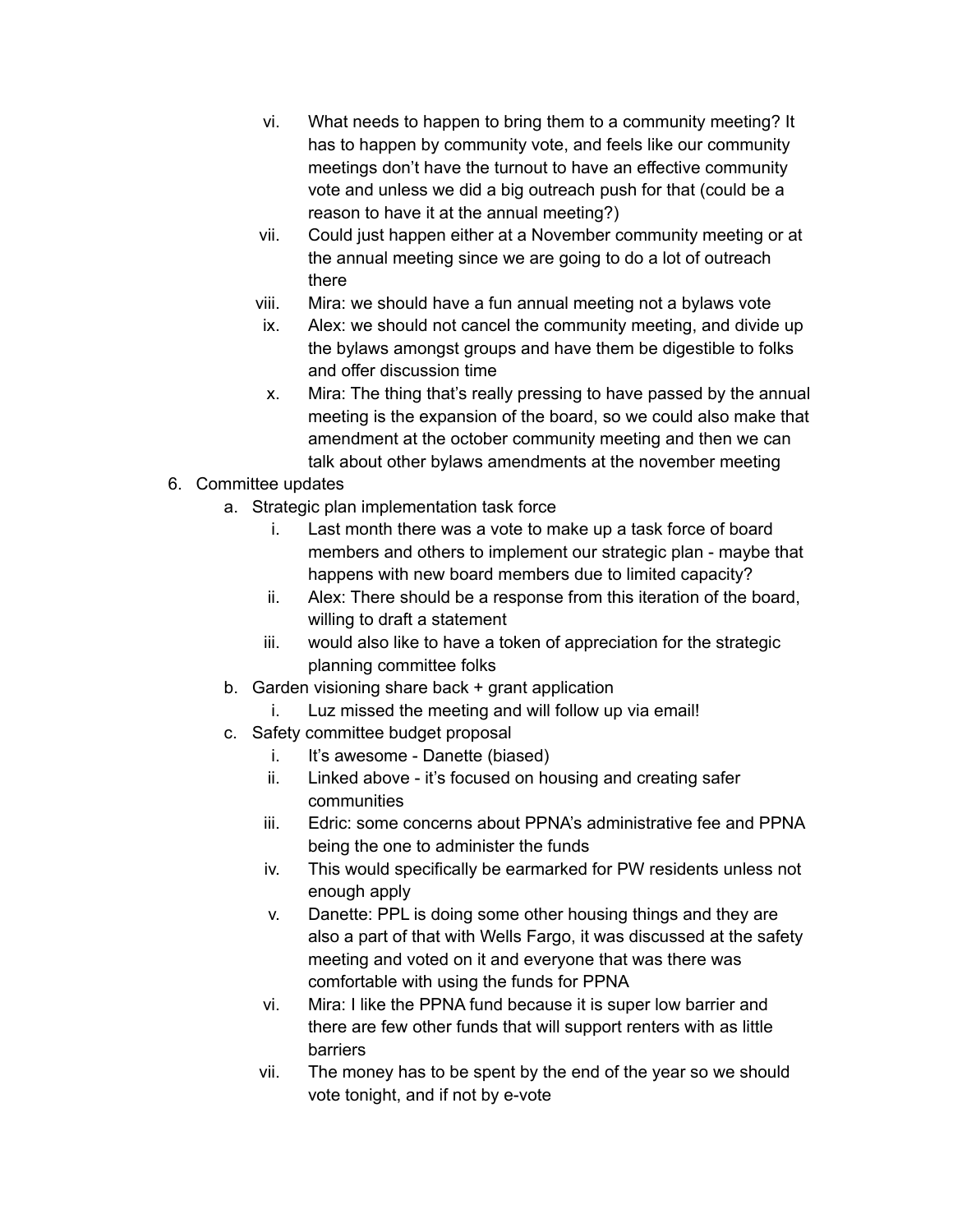- viii. Alex requests an e-vote within seven days, still has some questions
- ix. Alex is excited about the lighting pilot program; surprised/pleased that there was a demarcation for sharps containers; if we could include some items for the annual meeting like keychains that could be a part of the "community connections" section
- x. Genna likes it and trusts the committee having done the research necessary; can we ask PPNA why the admin fee is so high?
- xi. Partial vote on the community connections list so we can start spending \$ for the annual meeting?
- xii. Edric wants us to add whistles to the list
- xiii. Mira amending the community connections line items
- xiv. Motion to delay vote APPROVED
- xv. Motion to approve funding for community connections immediately - APPROVED
- xvi. What Mira can do is this: a) ask PPNA about the high administrative fee and b) do a comparison between the PPNA and PPL programs (as well as any other suggested programs)
- 7. Annual meeting
	- a. Board recruitment + application
		- i. there has never been an application process, but Mira can share the draft application with us in a follow up email
		- ii. Danette: We can share the application around on our website, socials, ads in the usual places, on the board by the community garden
		- iii. Alex: happy to laminate something to post on that board; do we trust alex to craft language for recruitment? approved!
		- iv. Personal outreach to neighbors who have already been interested in joining? Mira can offer to folks if they're interested in having a 1:1 with a current board member. Mira can also put together a list of people who might be interested to do some phone banking (Genna happy to help with recruitment!)
		- v. include board recruitment push in the mailer
		- vi. Alex would love to have a tool to screen for folks some sort of checklist or skills inventory
		- vii. here is the [application](https://docs.google.com/forms/d/18djIFW6tBiBfMTgq6KtFWr-nAcq6ollkvz_9toTU8RI/edit)
		- viii. could add a question about people's **capacity**, prior experience on boards, or limitations
		- ix. Alex saying they could translate the application
		- x. Alex plans on hosting a garden fundraiser at their house and have it be a sort of informational gathering, donation basis and find out what it means to be a board member